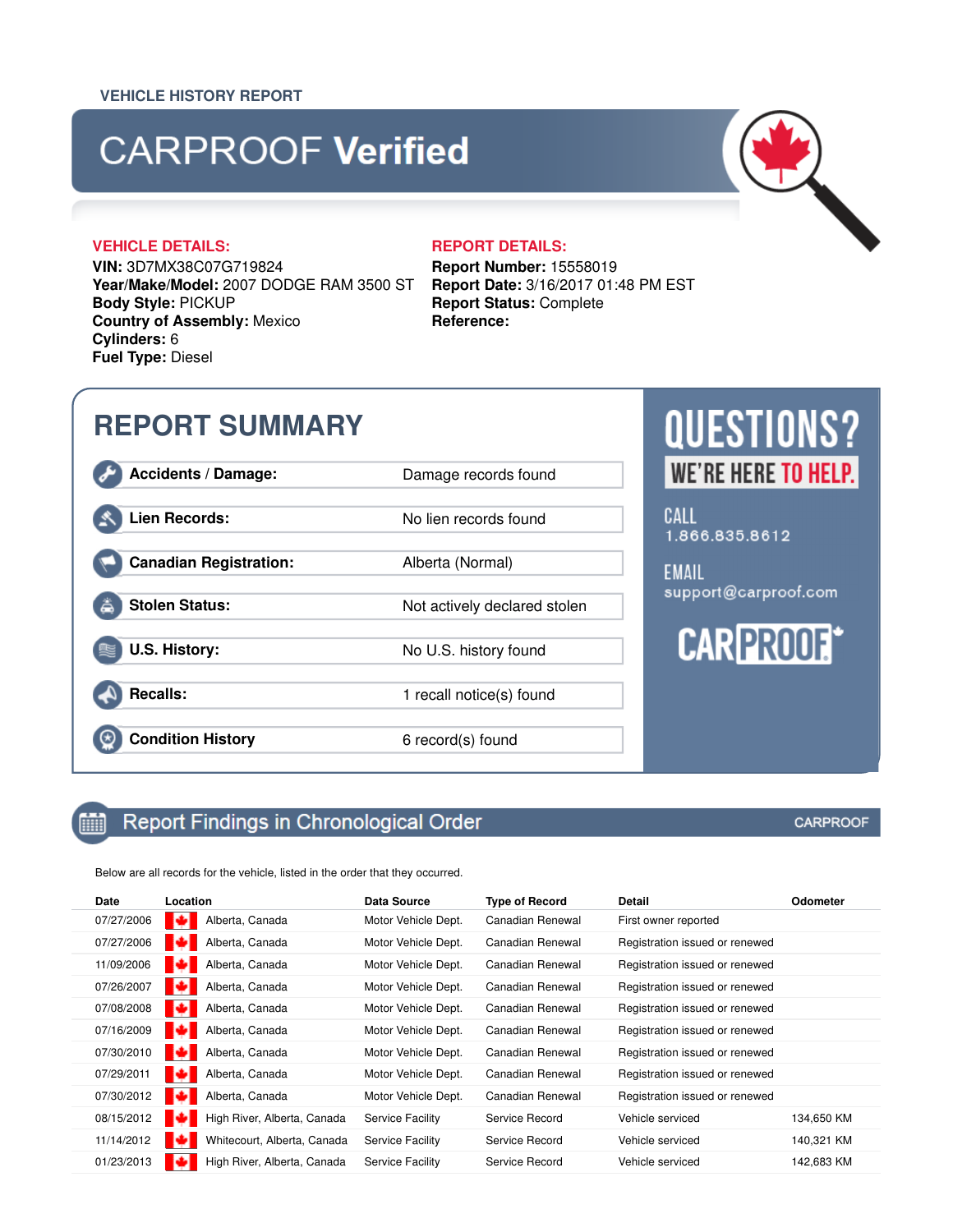| Date       | Location                    | <b>Data Source</b>      | <b>Type of Record</b>  | <b>Detail</b>                              | <b>Odometer</b> |
|------------|-----------------------------|-------------------------|------------------------|--------------------------------------------|-----------------|
| 02/20/2013 | High River, Alberta, Canada | <b>Service Facility</b> | Service Record         | Vehicle serviced                           | 143,359 KM      |
| 07/23/2013 | Alberta, Canada             | Motor Vehicle Dept.     | Canadian Renewal       | Registration issued or renewed             |                 |
| 07/23/2013 | Alberta, Canada             | Insurance Records       | Physical Damage - Hail |                                            |                 |
| 06/19/2014 | High River, Alberta, Canada | <b>Service Facility</b> | Service Record         | Vehicle serviced                           | 165.797 KM      |
| 07/03/2014 | High River, Alberta, Canada | <b>Service Facility</b> | Service Record         | Vehicle serviced                           | 166.620 KM      |
| 07/31/2014 | Alberta, Canada             | Motor Vehicle Dept.     | Canadian Renewal       | Registration issued or renewed             |                 |
| 04/29/2015 | Alberta, Canada             | Motor Vehicle Dept.     | Canadian Renewal       | Registration issued or renewed             |                 |
| 07/01/2016 |                             | <b>DODGE</b>            | Recall                 | Manufacturer Recall Issued<br>Recall # S43 |                 |
| 10/19/2016 | Alberta, Canada             | Motor Vehicle Dept.     | Canadian Renewal       | Registration issued or renewed             |                 |

### Accident, Collision and Damage Detail

If the vehicle has had any history of accidents, collisions or damage in either Canada or the U.S., the records are outlined in this section.

**VIN:** 3D7MX38C07G719824

#### **Police Reported Accidents**

### **Incident Date** Location **Detail** No police reported accidents found

#### **Accident/Damage Estimates**

Accident estimate records are generated by collision estimating facilities from the process of estimating the amount and extent of damage to a vehicle. Estimates in some cases have associated insurance claims.

| <b>Incident Date</b> | ocation. | Date<br>1ate | ' Record<br><b>Tyne</b> | <b>Detail</b> | `oun. | Jdometer |  |
|----------------------|----------|--------------|-------------------------|---------------|-------|----------|--|
| No estimates found   |          |              |                         |               |       |          |  |

### **Insurance Claims**

The insurance claims identified in this report do not include any medical pay-outs, damage to other vehicles, damage to property, towing, rental cars, or any other incidental damages.

| <b>Incident Date</b> | ocation            | Tvpe of Claim                    | Detail | moun       | <b>)dometer</b> |
|----------------------|--------------------|----------------------------------|--------|------------|-----------------|
| )7/23/2013           | Alberta.<br>Canada | <b>Physical Damage</b><br>- Hail |        | \$6,526.00 |                 |

| <b>Incident Date</b>                      |  |  | Detail |  |
|-------------------------------------------|--|--|--------|--|
| No other<br>er damade records to<br>tound |  |  |        |  |



### Lien Status

This section lists the provinces and territories where we searched for or found a security interest registered against the vehicle (lien). If a lien is found, further details will appear at the end of the report.

| -<br>wince   | ∟ien<br>___                |
|--------------|----------------------------|
| Alberta<br>. | - No<br>tound<br>⊣i≙n<br>. |



### **CARPROOF Canadian Lien Guarantee**

Our search results accurately reflect the government records of each personal property and security registry in Canada that is searched at the time the search request is made. If for some reason our search report fails to accurately reflect the Canadian enforceable lien status of a vehicle at the time of the search, CARPROOF will reimburse the party that purchased the report and relied on it to their detriment to a maximum amount of (1) the value of the car (2) the value of the lien (3) Five Thousand Dollars Canadian (\$5,000.00), whichever is lower.

**CARPROOF** 

**CARPROOF**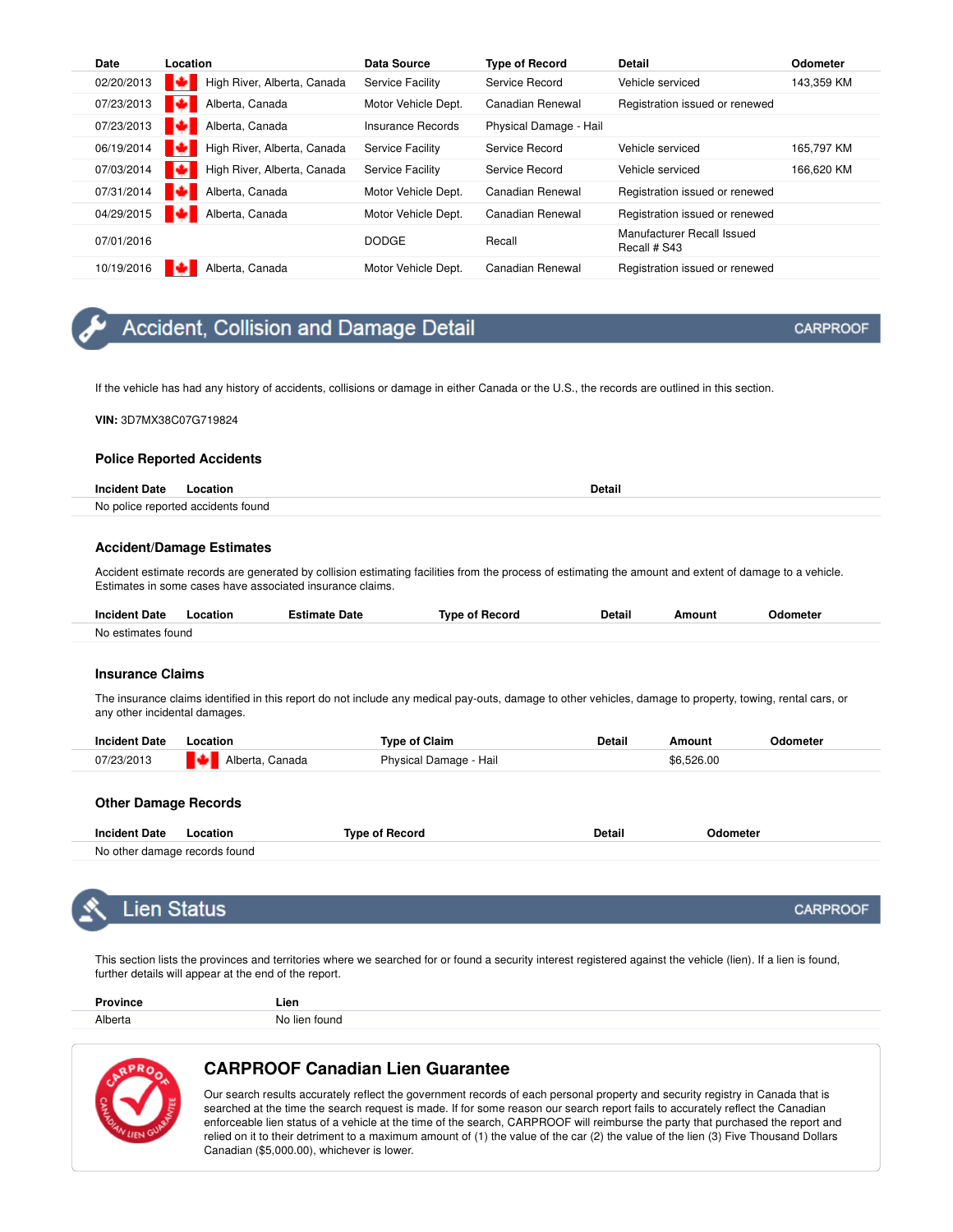| <b>Jurisdiction</b>      | <b>Branding</b> | Detail                                                           |
|--------------------------|-----------------|------------------------------------------------------------------|
| Alberta                  | <b>NORMAL</b>   | This vehicle has been registered as Normal in this jurisdiction. |
| <b>British Columbia</b>  | Not found       |                                                                  |
| Manitoba                 | Not found       |                                                                  |
| New Brunswick            | Not found       |                                                                  |
| Newfoundland             | Not found       |                                                                  |
| Nova Scotia              | Not found       |                                                                  |
| Northwest Territories    | Not found       |                                                                  |
| Nunavut                  | Not found       |                                                                  |
| Ontario                  | Not found       |                                                                  |
| Prince Edward Island     | Not found       |                                                                  |
| Quebec                   | Not found       |                                                                  |
| Saskatchewan             | Not found       |                                                                  |
| <b>Yukon Territories</b> | Not found       |                                                                  |
|                          |                 |                                                                  |

### **Stolen Vehicle Check**

This section outlines data from the Canadian Police Information Centre (CPIC), which is operated by the RCMP under the stewardship of National Police Services, on behalf of the Canadian law enforcement community.

### **Stolen Vehicle Check**

Not declared stolen.

### **Import Records**

If the vehicle has been imported, you will find the details below.

#### **Import Records**

No vehicle import records found



In addition to information about the vehicle's history in Canada, CARPROOF also searches for information about the vehicle's history in the United States. If we discover any events in the U.S., you will find them below. Details about accidents, collisions and damage, or any import records will appear in the preceding sections of your report.

#### **U.S. History Records**

No U.S. history records found



**Recall #** S43 **Recall Date:** 7/1/2016 **PASSENGER AIRBAG INFLATOR**

### **Recall Description:**

THE FRONT PASSENGER AIRBAG INFLATOR HOUSING MAY RUPTURE WHILE DEPLOYING DURING A CRASH. THE POTENTIAL FOR SUCH RUPTURES MAY OCCUR IN SOME OF THE SUBJECT AIRBAG INFLATORS AFTER SEVERAL YEARS OF EXPOSURE TO PERSISTENT CONDITIONS OF HIGH ABSOLUTE HUMIDITY AND/OR HEAT AGING.

**CARPROOF** 

**CARPROOF** 

**CARPROOF**